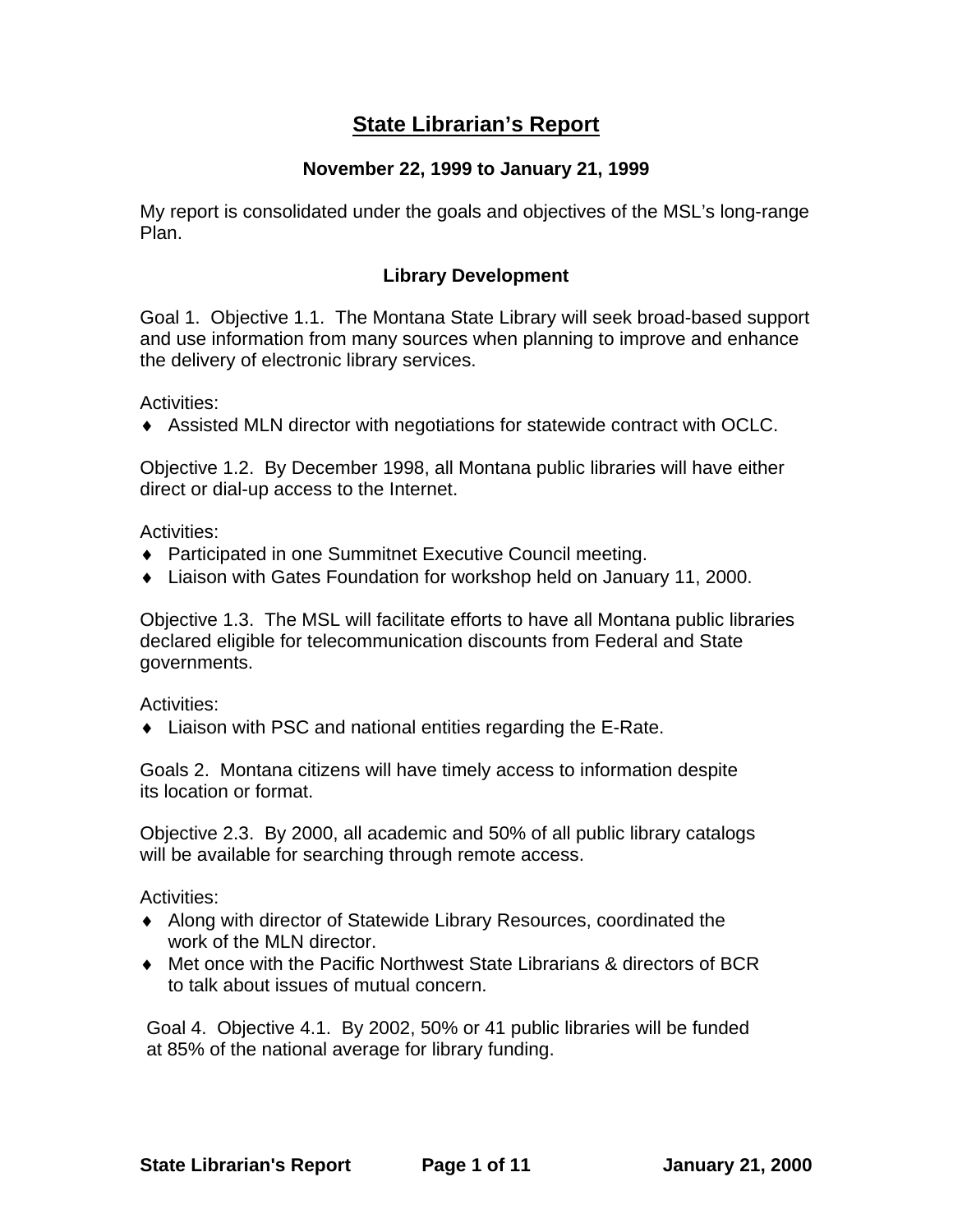Activities:

♦ Proposed various programs of state aid to Law Revision TF.

#### **Information Services**

Goal 1. Objective 1.1. Increase State employees' use of State Library services by 50% by January 1998 and 25% per year thereafter.

Activities:

- ♦ Worked with SLR manager and Information Services supervisor to write new position descriptions.
- ♦ Met with LISD staff to answer questions about reorganization.
- ♦ Worked with contract position to classify new positions.
- ♦ Sent seven out of nine positions descriptions to the personnel bureau for review.
- ♦ Wrote assessment tools to begin reassignment process.
- ♦ Visited ALA placement center at the Mid-Winter conference to meet with potential candidates for open positions.

#### **NRIS**

- ♦ Met with Representation Dick Haines to discuss NRIS funding structure and services.
- ♦ Facilitated meeting of the Coordination Committee for the Montana Geographic Information Council.

# **Other Activities**

- ♦ Prepared materials for and met with Library Services Advisory Council's committee on institutions.
- ♦ Coordinated planning committee of Western Council of State Librarians' spring workshop – Teaching Basic Skills.
- ♦ Met with legislative service auditors to discuss agency management.
- ♦ Attended COSLA meeting in San Antonio.
- ♦ Attended IMLM Focus group meeting in San Antonio.

# **Statewide Library Resources**

Library and Information Services Department (LISD) (Report prepared by Holt and Staffeldt for Carlson, Cornish, Holt, Hunter, Madison, Miller, Pepper-Rotness, Smith, Staffeldt, and Williams)

Goal 1. All state employees have access to the current and accurate information that they need.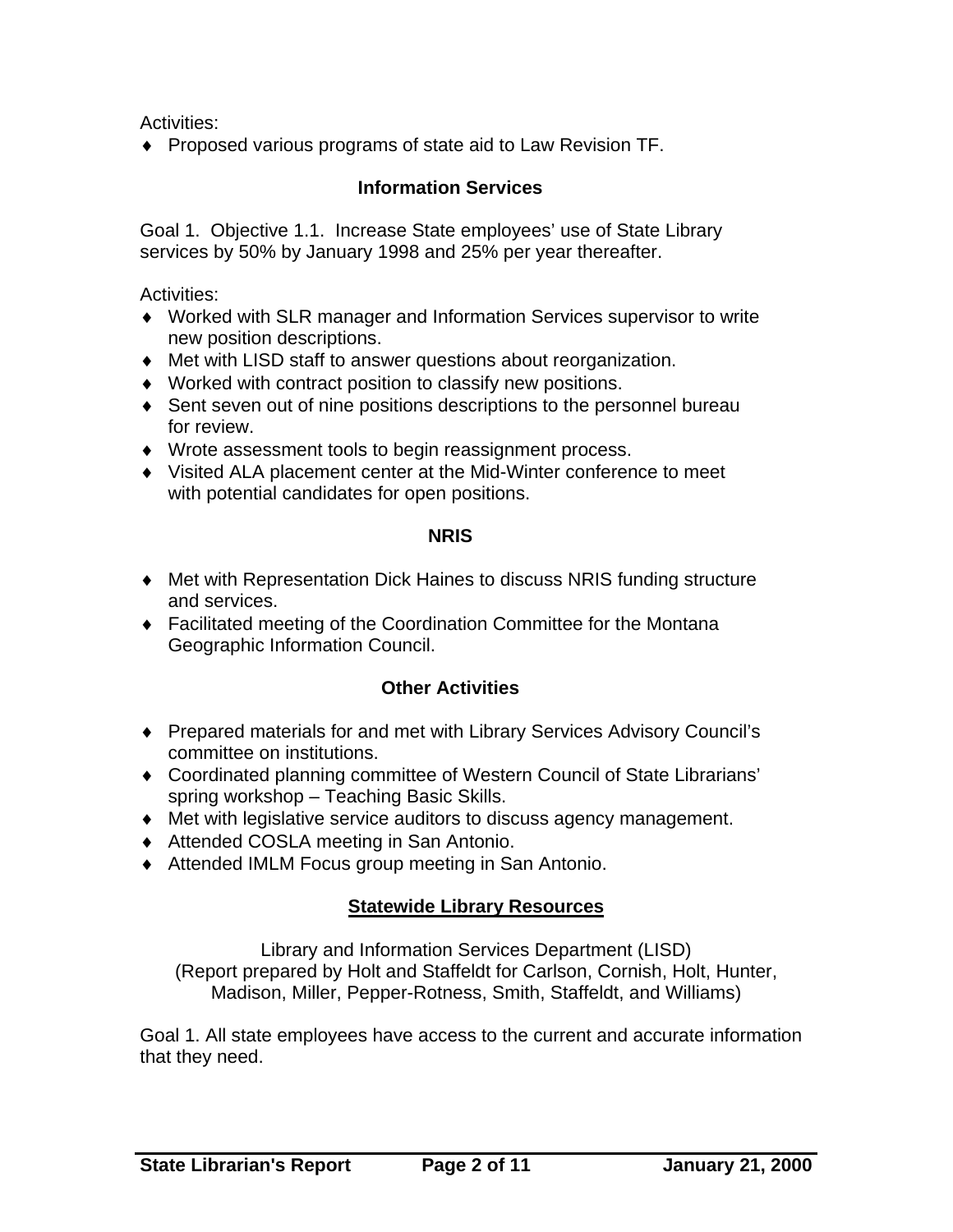Objective 1.2. By December 1999, all State Library materials will reflect the needs of state government and the professional development needs of Montana's Libraries

Activities:

- ♦ LISD staff and temporary staff continue to withdraw deselected portions of the federal documents collection from the OPAC and OCLC, produce an "offers list," and transfer documents to the full depository library at the University of Montana.
- ♦ LISD staff has begun withdrawing the auto repair manuals from the collection, deleting records from the OPAC and OCLC, and preparing the manuals for transfer to the Lewis & Clark Library.
- ♦ The Collection manager reviewed the journal collection and selected outdated issues of titles no longer received to withdraw from the collection.
- ♦ The temporary reference assistant is continuing the needs assessment for various divisions of the Department of Public Health and Human Services by analyzing patterns of use for interlibrary loan.
- ♦ The LISD Supervisor created a database with which to analyze periodical subscriptions by cost, availability online, availability on InfoTrac, requests for current awareness and requests for articles.

Objective 1.3. Each year, library users and staff have access to easy-to-use, current information technology.

Activities:

- ♦ Internet InfoTrac resources were promoted to state agency focus group members to assess pertinence and usability for state government clients.
- ♦ The acquisitions technician has successfully converted a Lotus database to Access in order to maintain compatibility with State of Montana software support policies.
- ♦ Email registration and request forms have been drafted for use by state employees for whom it's not possible or convenient to visit the library facility.

Goal 2. The staff is well trained and excels in providing service to all users.

- ♦ A new organization chart for LISD was prepared and new position descriptions have been created for 4 professional, 4 technical, and 1 clerical position. The position descriptions are being reviewed for classification.
- ♦ LISD staff members are preparing documentation of their knowledge, skills, and abilities in light of the new positions.
- ♦ Assessment tools were prepared for use in matching current staff with new positions.
- ♦ Several meetings were held with LISD staff to provide updates on progress of the reorganization and to respond to questions.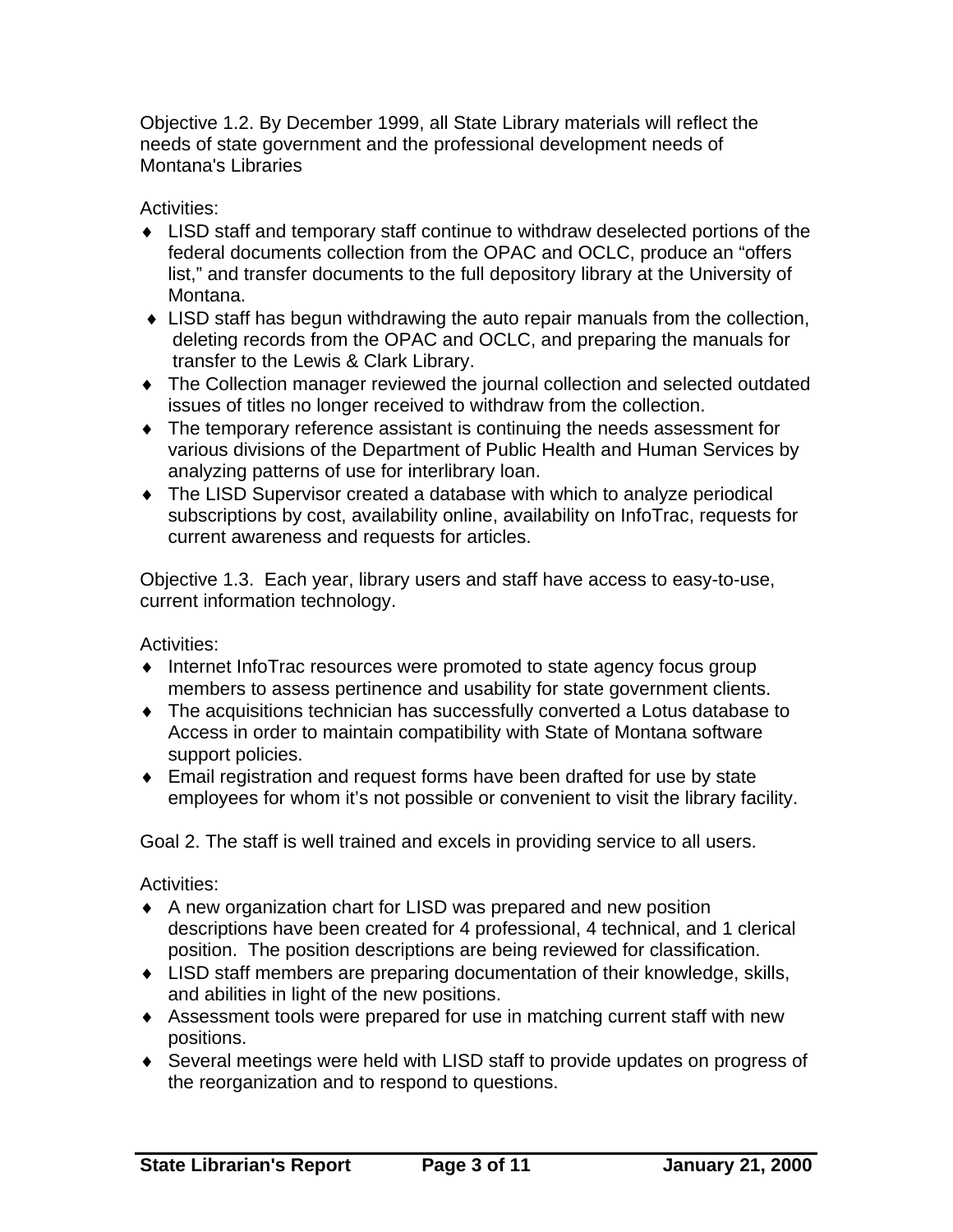- ♦ A temporary part time reference assistant was hired to assist with front desk and reference activities.
- ♦ Shelving and interlibrary loan clerk Janet Hunter accepted a position with another state agency and will be leaving January 28.

### **Library Development (LDD)**

(Report submitted by Jackson and Staffeldt for Cooper, Finn, Gunderson, Jackson, Reymer, and Staffeldt)

Goal 1. Objective 1.1. MSL will seek broad-based support and use information from many sources when planning to improve and enhance the delivery of electronic library services.

Activities:

- ♦ Attended December Federation Coordinators meeting and provided updates on various statewide projects.
- ♦ Attended December Montana State Library Commission meeting and provided updates on LSTA projects, e-rate, Plans of Service, and Montana Library Network.
- ♦ Attended January 11 Gates Foundation grant workshop videoconferences and served as site coordinators for the workshops in Great Falls, Helena, and Billings.
- ♦ Participated in conference call with OCLC/WLN staff concerning upcoming changes to LaserCat.
- ♦ Provided input for planning the Montana Library Network.

Goal 1. Objective 1.3. Montana public libraries will be eligible for telecommunication discounts from the Federal and State governments.

Activities:

♦ Consulted with many Montana libraries on e-rate for the January 19 deadline for form 471 for Year 3. Assistance included announcements of filing deadlines and procedures, walking applicants through the on-line filing process, explaining changes in e-rate filing forms, checking applications for completeness, etc. All but two of the libraries receiving e-rate funds in Year 2 filed form 470 applications in time to be considered for Year 3.

Goal 2. Objective 2.5. MSL's consulting division reflects the needs of the State's libraries.

Activities:

♦ Provided consulting to libraries at Anaconda, Big Timber, Billings, Circle, Culbertson, Dillon, Dutton, Fairfield, Forsyth, Fort Benton, Kalispell, Lewistown, Manhattan, Miles City, Montana State Prison, Plains, Roundup, St. Ignatius, Sheridan, Shodair Hospital, Sidney, Superior, Thompson Falls, Three Forks, Valier, Whitehall, and Wibaux on topics including, but not limited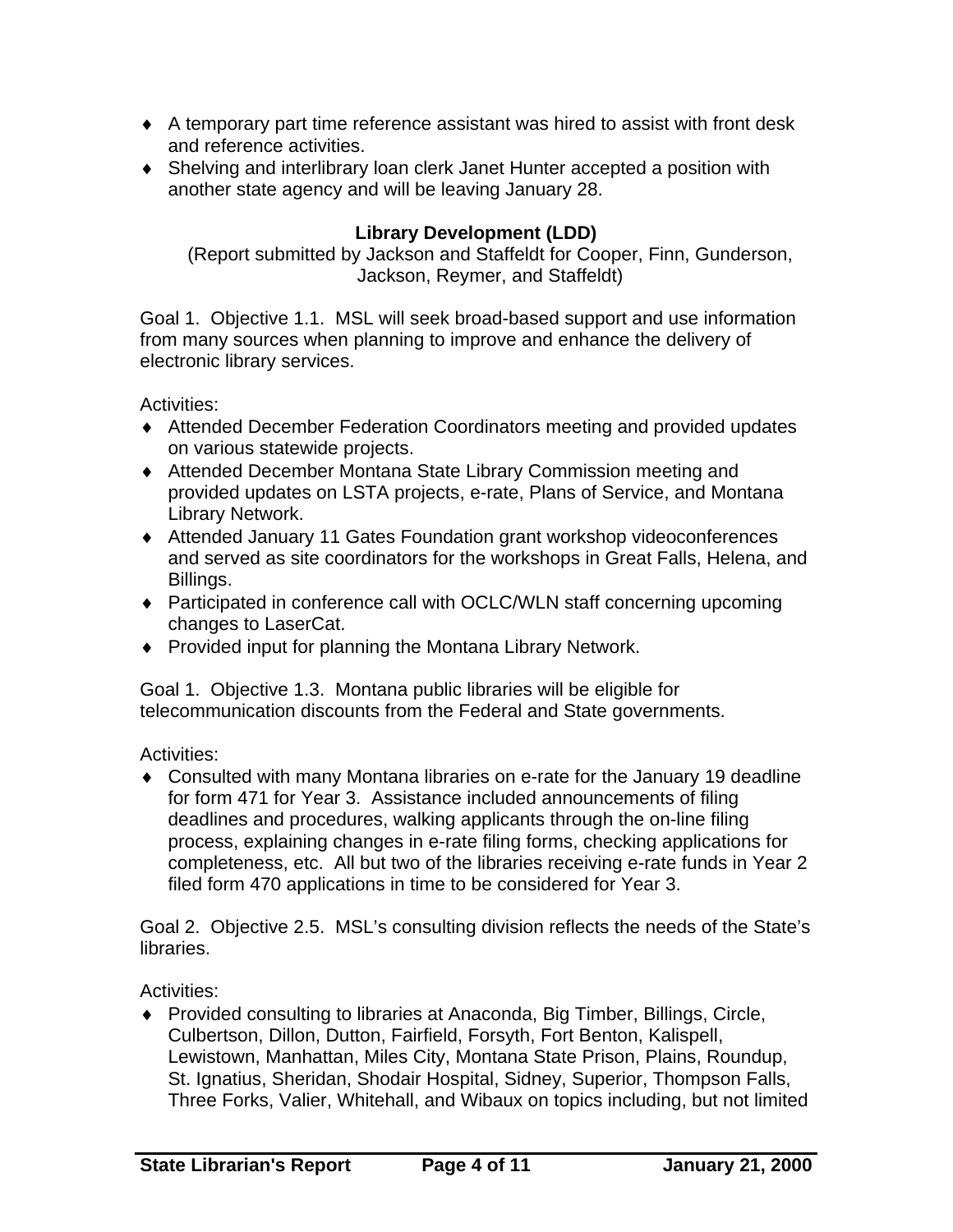to, automation, buildings, collection management policies, e-mail, e-rate, Gates Foundation workshops, grant funds, holdings, institutional library service, LaserCat, LSTA projects, library boards, magazine database, MLA, salaries, staffing, state aid, statistics, and summer reading programs.

- ♦ Provided LaserCat technical assistance to Belgrade, Big Timber, Bridger, Butte High School, Carroll College, Condon, Conrad, Dawson Community College, Dawson County High School, Ekalaka, Fairfield, Flathead Valley High School, Glasgow, Harlem, Harrison Schools, Helena College of Technology, Lewistown, Libby, Lincoln County High School, Livingston, Missoula Public Schools, Montana Historical Society, Ovando Schools, Park City Schools, Rocky Boy High School, Roundup, Stanford, Virginia City, West Yellowstone, and Wibaux.
- ♦ Provided ongoing assistance and support to the Advisory Committee of the Library Improvement Project for Madison County at meetings in Virginia City and Ennis.
- ♦ Met with Madison County librarians on January 11 in Bozeman regarding LIP.
- ♦ Made onsite visits to Belt, Big Timber, Boulder, Cascade, Conrad, Denton, Dillon, Fairfield, Fort Benton, Harrison, Lewis and Clark Trail Library, Lewistown, Moore, Plains, Polson, Roundup, Stanford, Superior, Twin Bridges, Virginia City, and Whitehall.

Goal 3. Objective 3.1. By June 1998, MSL will offer Montana librarians and trustees a comprehensive, professionally planned schedule of continuing education options.

Activities:

- ♦ Planning continued for the Summer Institute 2000. The contract with Rocky Mountain College is still being negotiated by MSL and college counsel. LDD staff is currently formulating a priority list of management/leadership issues the Institute will address.
- ♦ Planning began for the 2000 Fall Workshop scheduled to be held at the Yogo Inn in Lewistown on September  $22^{nd}$  and  $23^{rd}$ .

Goal 3. Objective 3.2. By January 2000, the number of participants in the certification program will have doubled to 454.

Activities:

- ♦ Consulted with the librarians in Bozeman, Choteau, Kalispell, Lewistown, Three Forks, and Townsend on certification questions.
- ♦ Approved twelve programs for continuing education.
- ♦ Approved five applicants into the enrollment level and four applicants into the certification level of the Montana Certification Program.

Goal 3. Objective 3.4. The use of MSL's collection of professional materials by librarians and trustees will increase by 10% each year.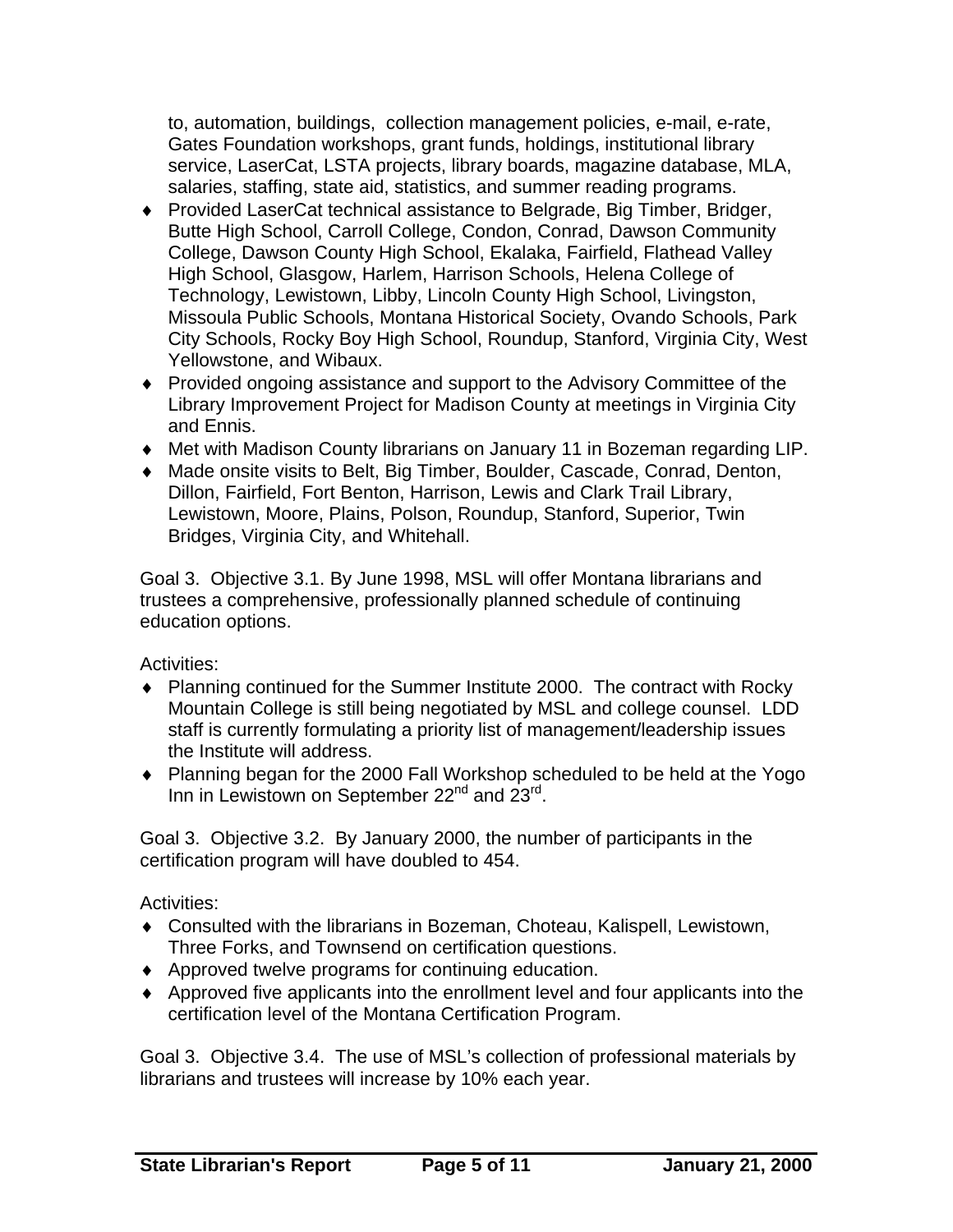Activities:

♦ Promoted and encouraged use of the MSL professional collection when consulting with public libraries.

Goal 5. Objective 5.1. Annually, MSL will coordinate statewide plans and programs for libraries.

Activities:

♦ Reviewed and approved two collection management policies.

Goal 6. Objective 6.1. MSL will promote planning and budgeting at state institutions in an effort to have budget supported plans for library services in place for 50% of such facilities by the end of 1998 and for 100% of state institutions by the end of 2000.

Activities:

 $\bullet$  Prepared materials for the January 19<sup>th</sup> meeting of the Working Group on Institutions. All state institutions, administrations of the Department of Commerce and the Department of Public Health and Human Services, libraries previously receiving LSTA funds to serve institutions, and libraries having state institutions in the local service area were notified about the meeting and given the opportunity to provide additional materials to the Working Group.

#### **Talking Book Library (TBL)**

(Report prepared by Briggs and Staffeldt for Briggs, Christopher, Gebhardt, Madison, Meier, Merrin, and Staffeldt)

Goal 1. Staff, volunteers, and patrons will work in a safe, comfortable, and efficient working environment.

Objective 1.1. Reorganize work areas to achieve maximum use of space.

Activities:

- ♦ Completed the return of obsolete equipment to National Library Service.
- ♦ Completed the return of books on warranty to the manufacturer for replacement.
- ♦ Reorganized machine room to accommodate patron specialized software, hardware, and assistive devices workstation.

Goal 2. Montana residents will receive the best possible service from the Montana Talking Book Library.

Activities:

♦ National Library Service has converted seven more magazines from disc format to cassette, as part of their 2001 magazine conversion project.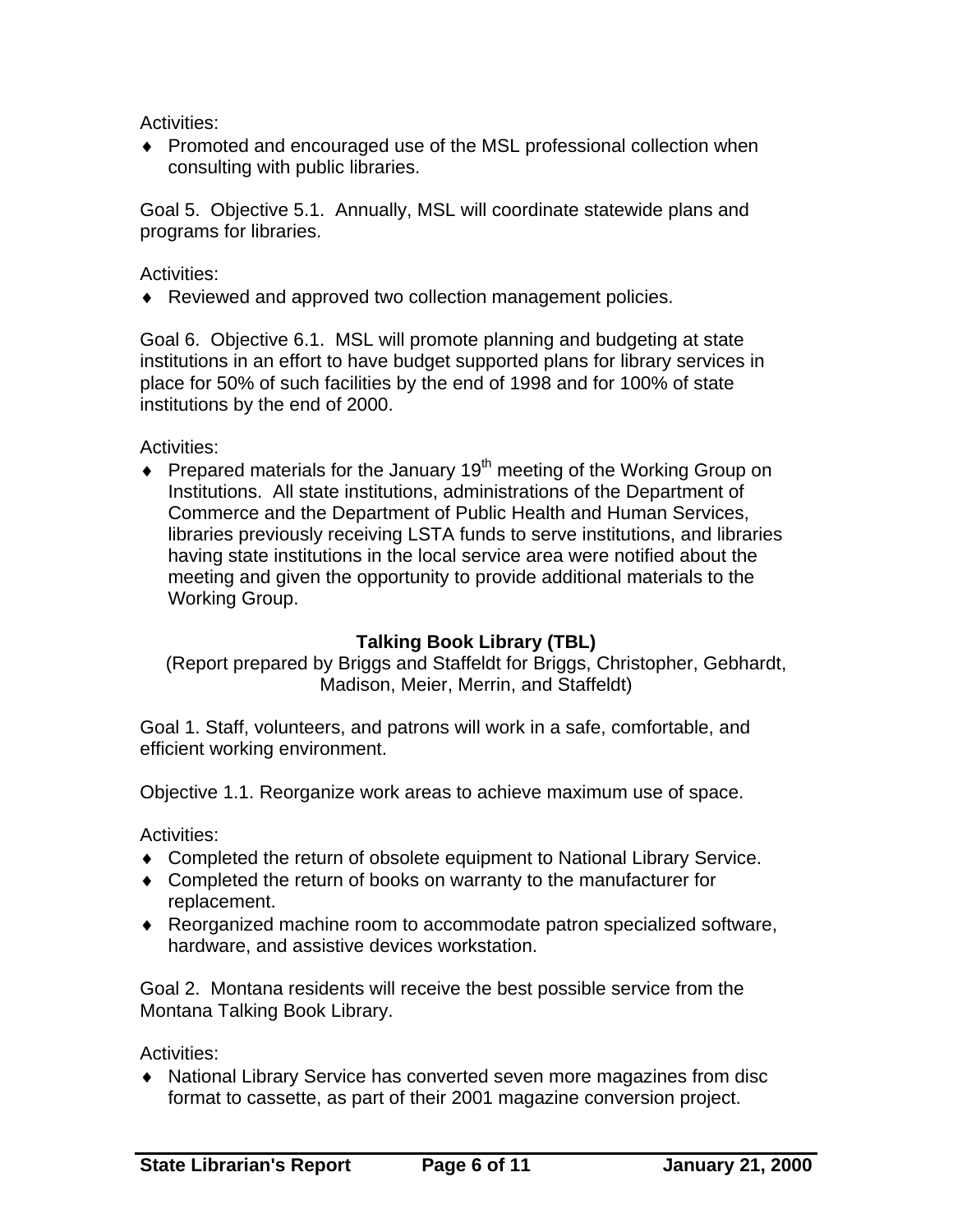Goal 2. Objective 2.1. Increase the percentage of qualified patrons being served.

Activities:

♦ New patrons signed up: November 1999: 50; December 1999: 46.

Goal 2. Objective 2.8. Improve the quality of the Montana Cassette Recording program by January 2000.

Activities:

- ♦ New volunteers: December: 1
- ♦ Completed recordings of the following books in our local Recording Program: December: *Some Horses*; *Self Defense for Nature Lovers*; *Leave No Trace*; *Calamity Jane*; *Montana Ghost Dance*; *Easy Money*; *Learning to Talk Bear*; *WOW Magazine* (Nov/Dec issue); *Montana Magazine of Western History* (Fall 99 issue). Special Projects: MTAC brochure; MTAC catalog; MTB DV catalog; Transportation Dept. Construction Manual.

Goal 3: there will be sufficient funding and staff to offer the best possible patron service.

Objective 3.1. Increase Reader Advisors by one position to accommodate for increase in new patrons by January 2002.

Activities:

♦ Interim support has been provided through a contract with Green Thumb and Career Training Institute (CTI) to provide one person for 20 hours/week, five days/week each to train in support services to Reader Advisors. The CTI contract has ended. The Green Thumb contract is active. Both have proven to be successful and necessary for consistent service to patrons and support to Reader Advisors.

Objective 3.2. Increase private donations to the TBL by 25% yearly by January 2000.

Activities:

♦ TBL received \$7,501.40 in donations for calendar year 1999.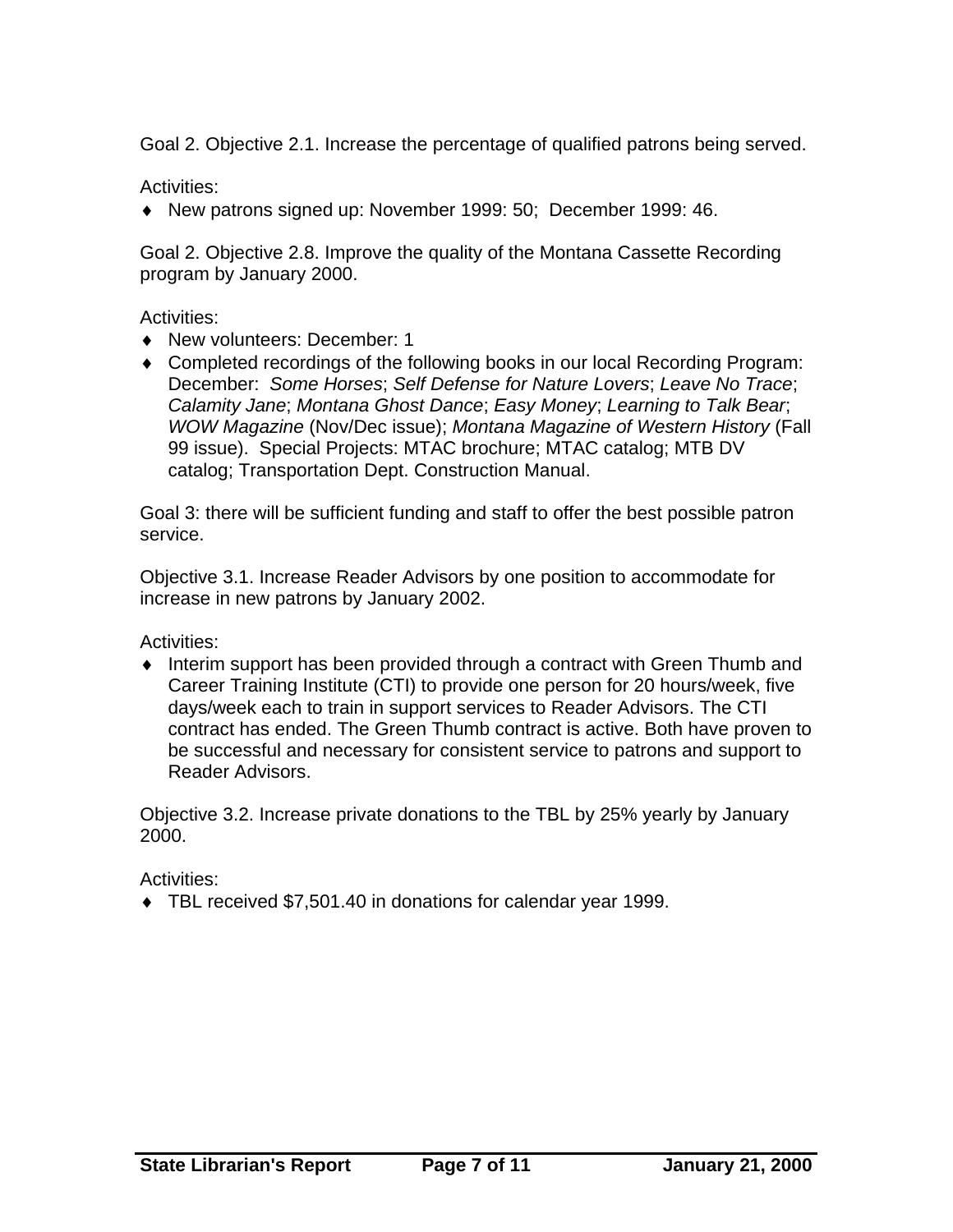### **Natural Resource Information System**

Activities:

- ♦ Continued strategic planning efforts. Committee work is now progressing in development of program goals and action items.
- ♦ NRIS Director and Welch attended Advanced ArcView Training in Missoula.

#### **Natural Heritage Program (NHP)**

Goal 1. Objective 1.1. Provide timely and effective service to requests for information on Montana's biological resources, emphasizing rare or endangered plant and animal species and biological communities through the Natural Heritage Program (NHP).

Activities:

- ♦ December requests for mediated data services exceeded 100 for the third time in 1999. Web use remained high, with about 2000 user sessions in both November and December.
- ♦ The Heritage Botanist completed a project that documents, in detail, the status of all sensitive plant species that occur on BLM lands in Montana, and the biological reasons for their "sensitive" status. The report is posted on the Heritage Website.
- ♦ The Heritage Zoologist completed a report on the use of abandoned mines to MT-DEQ. The study found that mines closed using "batfriendly" gates continued to provide good habitat for bats, including the rare Townsend's big-eared bat. DEQ staff has requested continued Heritage assistance in evaluating abandoned mines for bat habitat, both before and after remediation closures.

Goal 2. Objective 2.1. Serve as liaison and coordinate among agencies that collect, manage, or use the same types of natural resource information to prevent duplication of effort and promote information sharing.

- ♦ Heritage and Fish, Wildlife & Parks staff held a 1-day workshop to review criteria for ranking the status of rare and sensitive species in Montana. The objective was to coordinate status assessments and perhaps develop a joint status list, based on the MTNHP status ranks and annual Special Animal List. It marked a milestone in cooperation between MSL/NHP and MT-FWP, and a strong foundation for growing partnership between the two agencies.
- ♦ The Heritage Director met with managers at the US Forest Service Region 1 Office identify new opportunities for partnership and coordination, especially for inventory of sensitive animals and outstanding wetland and aquatic habitats.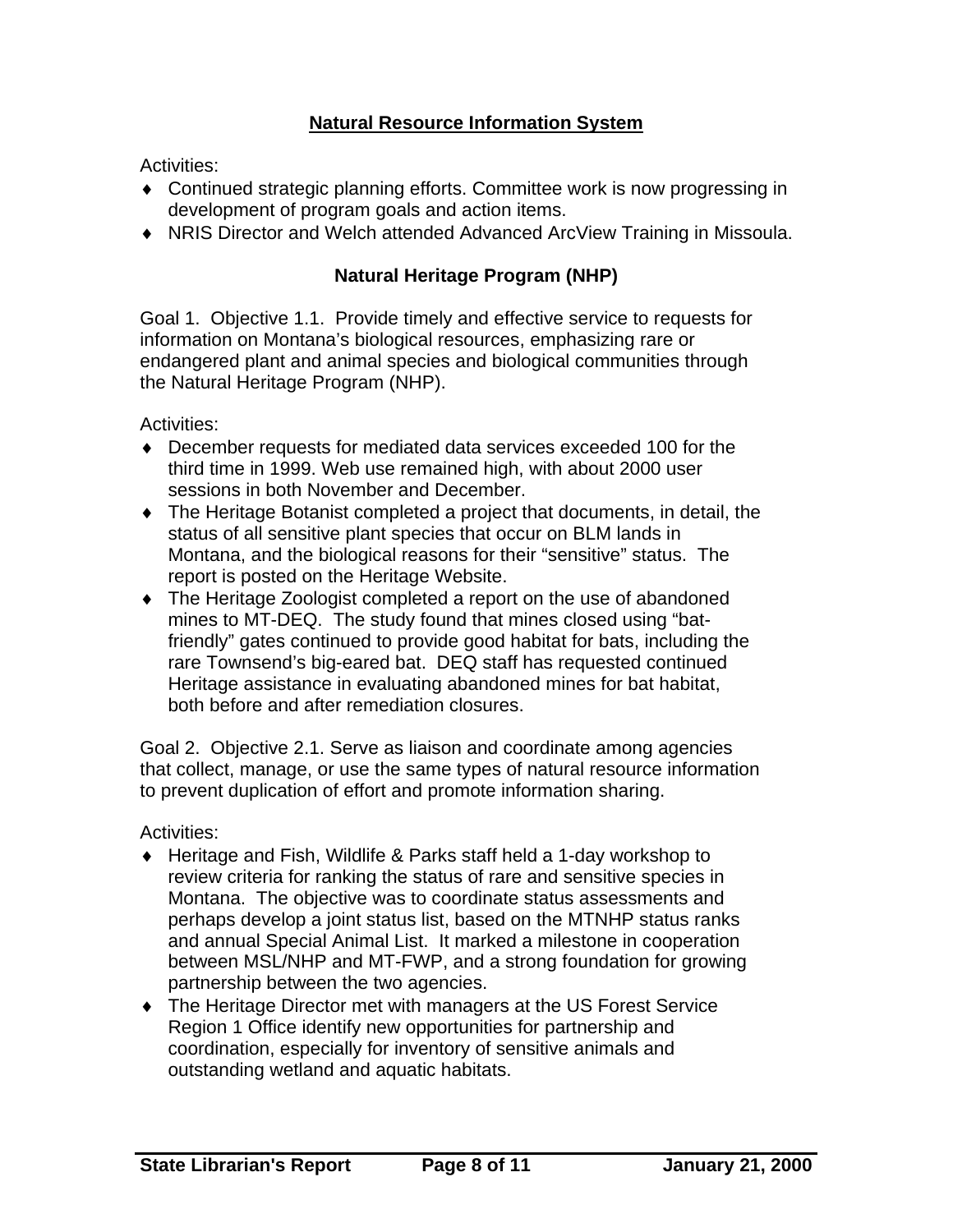♦ The Heritage Program and the Natural Resource Conservation Service drafted a Cooperative Agreement aimed at improving information exchange, providing better information access for NRCS field staff and landowners, and providing a basis for joint inventory projects.

Objective 2.2. Through the NHP, WIS, and the GIS programs, assist in the development of standards for the collection of natural resource information.

Activities:

♦ The Heritage Ecology Manager participated in a workshop with US Forest Service staff to coordinate data standards for inventory and assessment of riparian and wetland habitats.

Goal 3. Objective 3.1. Through the NHP, WIS, and the GIS, provide technical assistance and consultation to state agency and other NRIS data patrons.

Activities:

♦ The Department of Agriculture, Noxious Weed Fund, accepted a proposal from the Natural Heritage Program for \$5000 to help cover the costs of sensitive species reviews for weed management grant applications and local weed management plans (comprising about 5% of all mediated requests). The Department of Agriculture is not presently a "source" agency for the NRIS/Heritage budget.

# **Geographic Information System (GIS)**

Goal 2. Objective 1. Serve as liaison and coordinate among agencies that collect, manage, or use the same types of natural resource information to prevent duplication of effort and promote information sharing.

- ♦ Chase attended Montana Geographic Information Council (MGIC) meeting to monitor statewide coordination efforts.
- ♦ Participated in MGIC Land Records Sub-group as lead in implementing process to collect Montana Stewardship data as related to land administration/management.
- ♦ Chase, Madej, and Stimson were invited and attended DNRC GIS agencywide strategic planning committee efforts. DNRC has used NRIS for numerous GIS training efforts in the past and desires NRIS perspective and technical expertise as the agency begins to implement GIS in regional offices.
- ♦ Chase Madej conducted an NRIS presentation to the Natural Resource Conservation Service in Bozeman on NRIS products and services.
- ♦ Chase and Madej conducted a digital rastor graphic (DRG) training to the Montana Water Court's Judges, attorneys, and clerks in Bozeman. Use of DRG information will enable the Water Court to better adjudicate water rights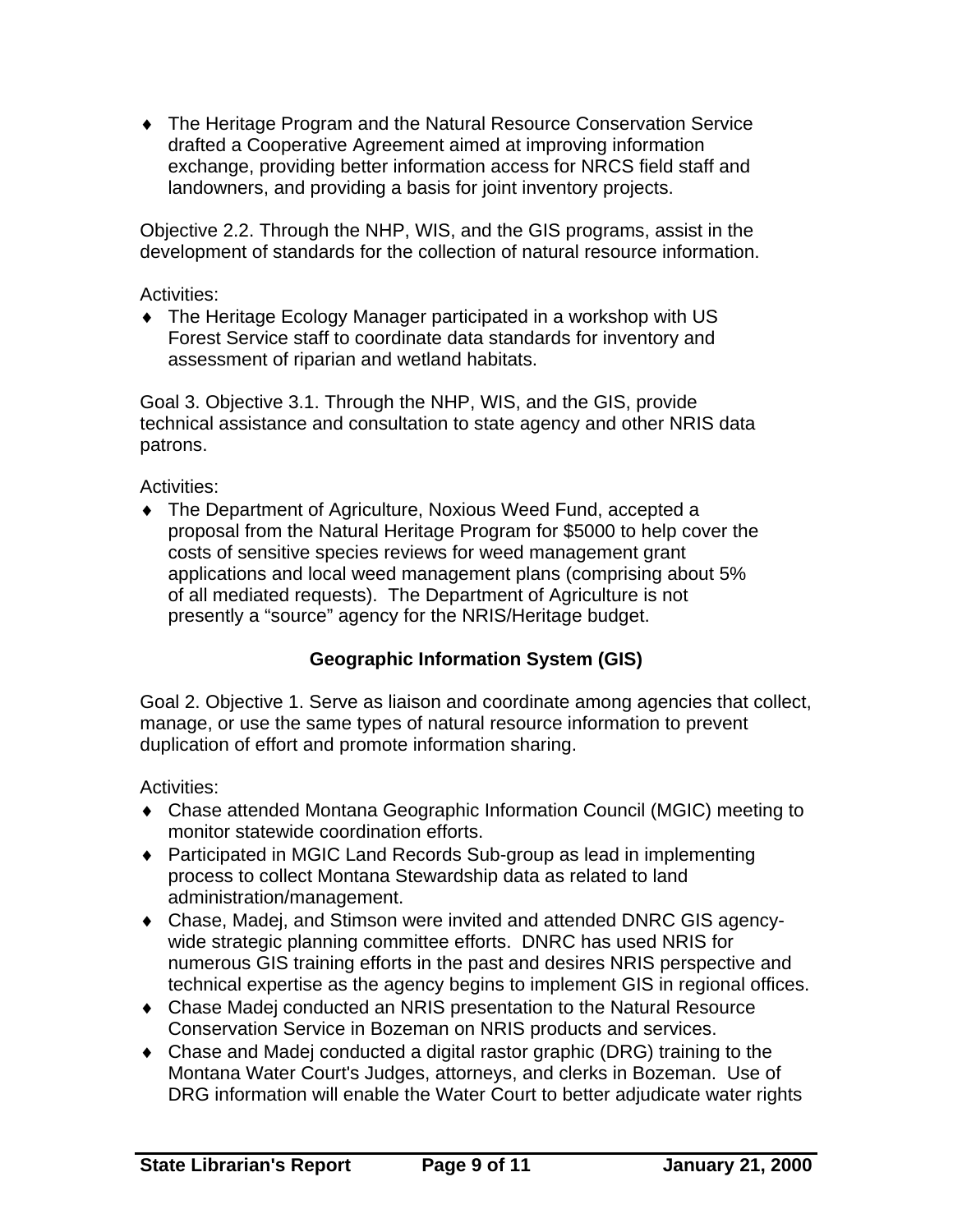in Montana.

♦ Met with Montana Bureau of Mines' new GIS staff and reviewed current issues and work objectives among both agencies.

Goal 3. Objective 1. Through the NHP, WIS, and the GIS, provide technical assistance and consultation to state agency and other NRIS data patrons.

Activities:

- ♦ GIS staff reviewed GIS requirements for Historic Society, DEQ abandoned mines web site, and improved access to NHP data for DEQ.
- ♦ Reviewed status of Montana Highway map with Chamber of Commerce and MDT in joint meeting.
- ♦ On-going technical GIS assistance work continued for MDT, DEQ, FWP, and NRCS.

### **Water Information System (WIS)**

Goal 1. Objective 2. Through the NHP, WIS, and GIS programs, manage a timely, cost-effective clearinghouse and referral service to link users with the best sources of natural resource information.

Activities:

♦ WIS site was very busy as usual. The new interactive Montana Rivers Information System (MRIS) provided 2,553 reports, 2,319 maps, and answered nearly 11,000 queries from November 1, 1999 through January 14, 2000. New features were provided to allow integration of USGS maps into the online mappers used by the MRIS system.

Objective 4. Through the NHP, WIS, and GIS programs, and cooperation with other entities, assist in filling natural resource information gaps.

Activities:

♦ WIS continued work on the Corp 404 Stream permit database. Montana is approximately 40% complete.

Goal 2. Objective 1. Serve as liaison and coordinate among agencies that collect, manage, or use the same types of natural resource information to prevent duplication of effort and promote information sharing.

Activities:

♦ Staff attended interagency coordination meetings (Watershed Council, Volunteer Water Monitoring Steering Committee). These efforts assist staff in monitoring water related coordination issues and provide opportunities to update cooperating agencies on NRIS's clearinghouse and related data dissemination efforts.